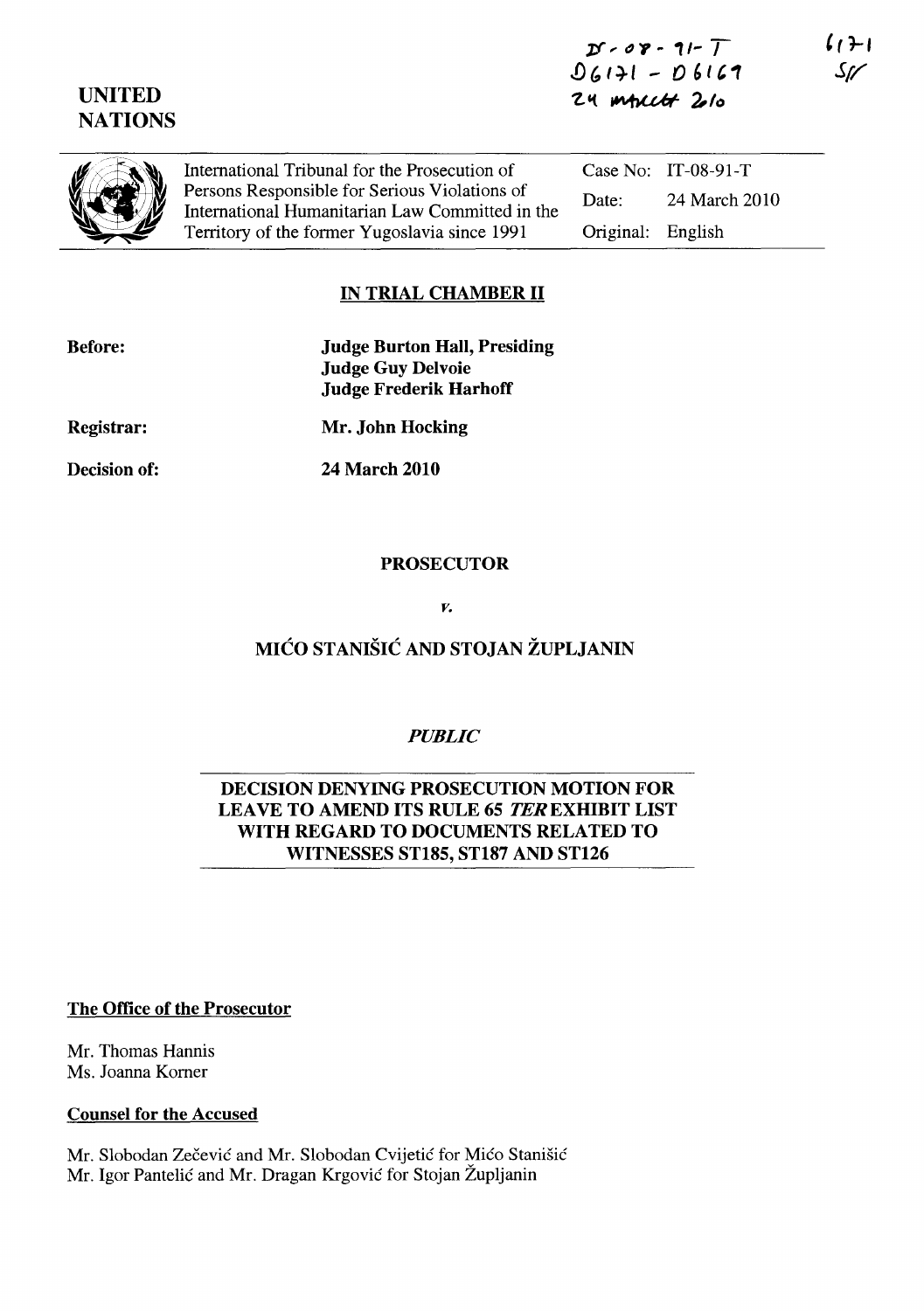**TRIAL CHAMBER 11** ("Trial Chamber") of the International Tribunal for the Prosecution of Persons Responsible for Serious Violations of International Humanitarian Law Committed in the Territory of the former Yugoslavia since 1991 ("Tribunal");

**BEING SEISED** of the "Prosecution motion for leave to amend its Rule 65 *ter* exhibit list with regard to documents related to witnesses ST-185, ST-187 and ST-126", filed on 18 March 2010 ("Motion"), in which the Prosecution seeks to add to its Rule 65 fer exhibit list two documents and reinstate one document that was previously withdrawn ("Proposed Documents");

**NOTING** the oral objections to the Motion raised by both the Defence for Mico Stani§ic and the Defence for Stojan Župljanin during the hearing on 22 March  $2010$ ;

**RECALLING** the Trial Chamber's procedural guideline that sets out that "a party seek[ing] to admit into evidence material that is not on its exhibit list [...] must, prior to requesting admission into evidence, seek the leave of the Trial Chamber by way of a written motion to add the material in question to the exhibit list"; $^{2}$ 

**RECALLING** that the Trial Chamber has the inherent discretion to grant leave to a party to amend its Rule 65 *ter* exhibit list provided that it is in the interest of justice to do so;<sup>3</sup>

**RECALLING** that a party must show good cause for its request and must satisfy the Trial Chamber that the proposed documents are *prima facie* relevant and of sufficient importance to justify their late inclusion on the exhibit list; $<sup>4</sup>$ </sup>

**NOTING** the Prosecution's submission that it discovered Proposed Rule 65 *ter* exhibit 3574 ("Proposed Document 3574") in its internal databases and disclosed it to the Defence in January  $2010$ ;<sup>5</sup>

**NOTING** the Prosecution's submission that it only discovered Proposed Rule 65 ter exhibit 3575 ("Proposed Document 3575") in the Prosecution's internal database during the second week of March 2010 and that its inability to locate the document prior to that date was due to the fact that

 $1$  Hearing, 22 Mar 2010, T. 7980-7981.

<sup>2</sup> Revised procedural guidelines, 2 Oct 2009, para. 6.

<sup>3</sup> Decision granting Prosecution's motion for leave to amend Rule 65 *ter* list to add documents related to witness ST092, 20 Oct 2009, para. 7; *Prosecutor v. Popovic et aI.,* Case No. IT-05-88-AR73.1, Decision on appeals against decision admitting material related to Borovčanin's questioning, 14 Dec 2007 ("First *Popovic* Decision"), para. 37.

<sup>4</sup> First *Popovic* Decision, para. 37; *Prosecutor v. Lukic and Lukic,* Case No. IT-98-32/l-T, Decision on Prosecution second motion to amend Rule 65 *ter* exhibit list, 11 Sep 2008 *("Lukic* Decision"), para. 10.

 $<sup>5</sup>$  Motion, para. 4.</sup>